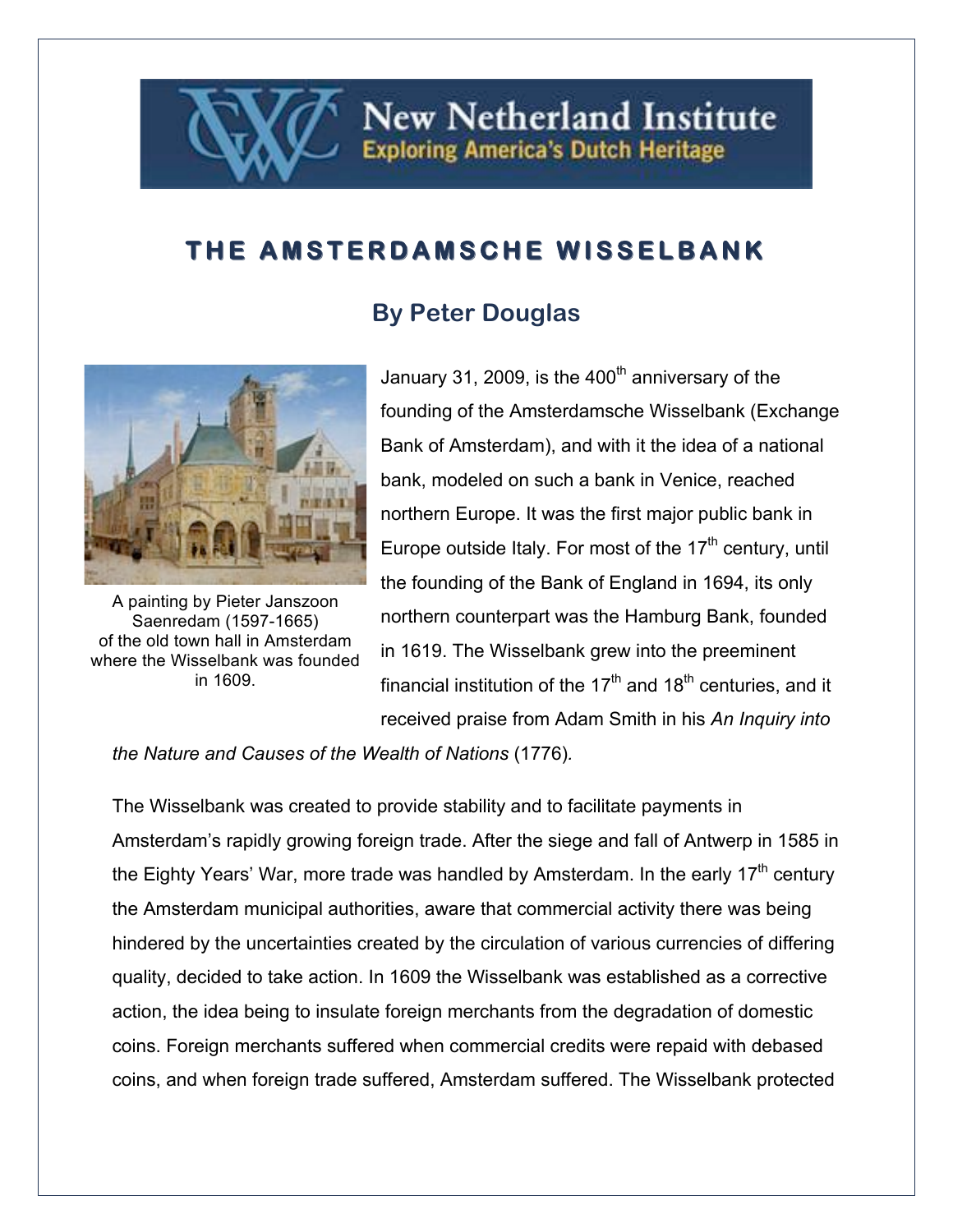## **THE AMSTERDAMSCHE WISSELBANK**

foreign creditors by settling debts through the bank and offering depositors its own coins that were not debased. It was required to uphold a high level of stability by maintaining its reserves of coins and precious metals at close to 100 percent of its deposits. The bank did not make loans to the public but mostly operated as a service to merchants who were trading in different currencies. Its main contribution to banking innovation was a system of transfers by checks and direct debits similar to how it works now.

The Wisselbank's most vital feature was that it was a civic bank, not a privately owned or managed institution. Central to the bank's success was the strong political support that it enjoyed, and confidence in it rested on the fact that it was controlled by the burgomasters and guaranteed by the city. It was also protected by the power of the Dutch state. While private banks sought profit at every opportunity, the overall objective of the Wisselbank was to stabilize the monetary and banking system with a view to strengthening Amsterdam as a center for foreign trade. With its reputation for integrity it acted as a stabilizing influence by minting high quality coins that had a firm purchasing power. Its high creditworthiness and liquidity created great confidence. The bank attracted foreign and Dutch capital and boosted the Dutch national financial interests.

Because of the dominant position of Amsterdam in international trading, and the city's requirement that all payments exceeding a certain amount were to be settled via accounts in the Wisselbank, the bank's clearing and settlement system quickly gained a dominant position in international payment systems. By the late  $17<sup>th</sup>$  century the Amsterdamsche Wisselbank was one of the biggest commercial banks in existence, and its notes of exchange were recognized as valid tender everywhere.

The Wisselbank retains a place in history because it proved to be the key to the success of the  $17<sup>th</sup>$  century Dutch economy. It provided the motive power by providing credit to the city of Amsterdam (which also derived considerable revenue from the bank), and to the Province of Holland. One of its great achievements was the furthering

2